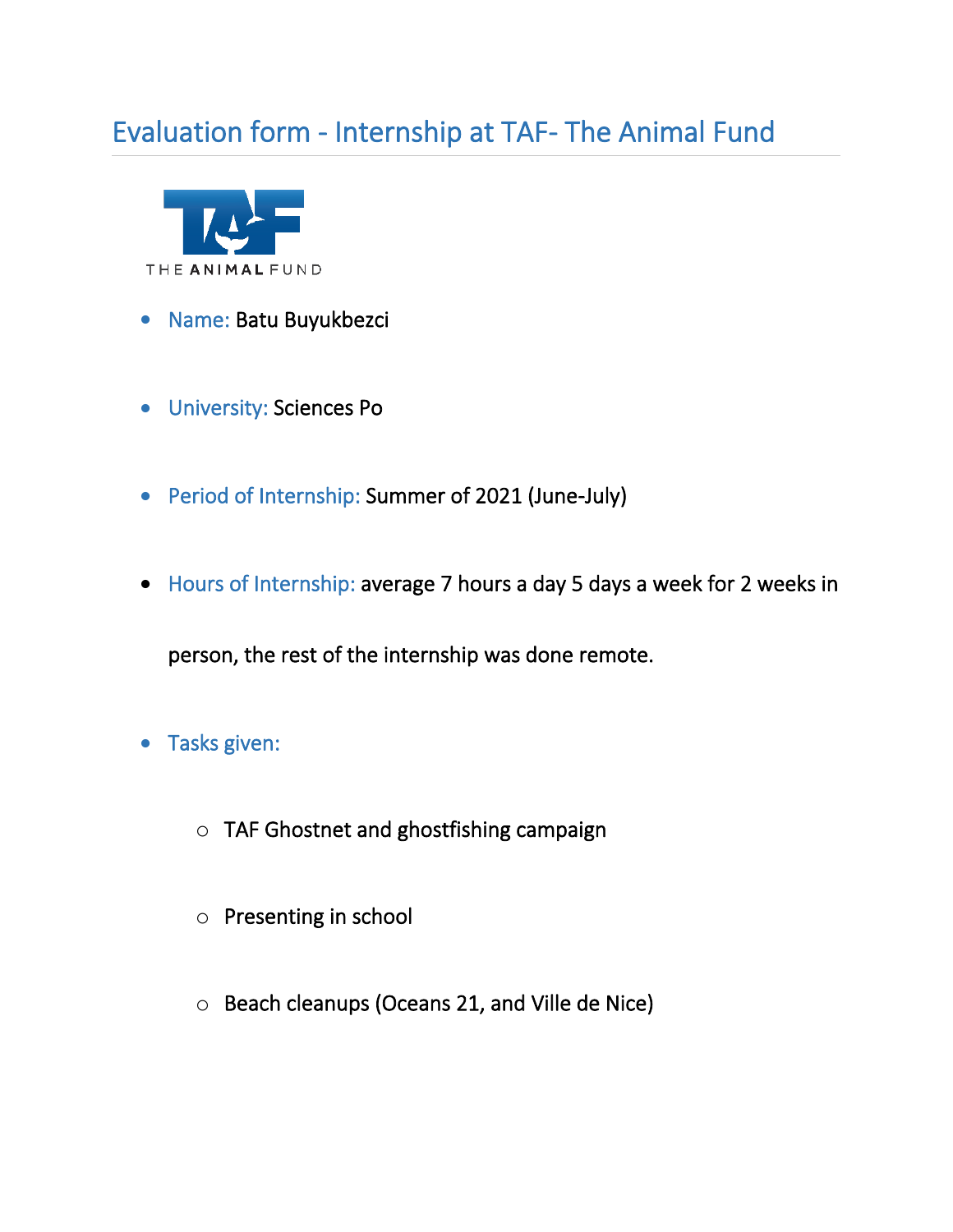- o Presentation connecting ghostnets, plastics and cosmetics
- Tasks completed :
	- o TAF Ghostnet and ghostfishing Campaign
	- o Presenting in school
	- o Beach cleanups (Oceans 21, and Ville de Nice)
	- o Presentation connecting ghostnets, plastics and cosmetics
- What did you like the most about your internship?
	- o Field work, working with kids, academic work
- Did your internship live up to your expectations?
	- o Absolutely! I think it was a very fulfilling experience and it lived up to me expectations with regards to the activities I would be involved in.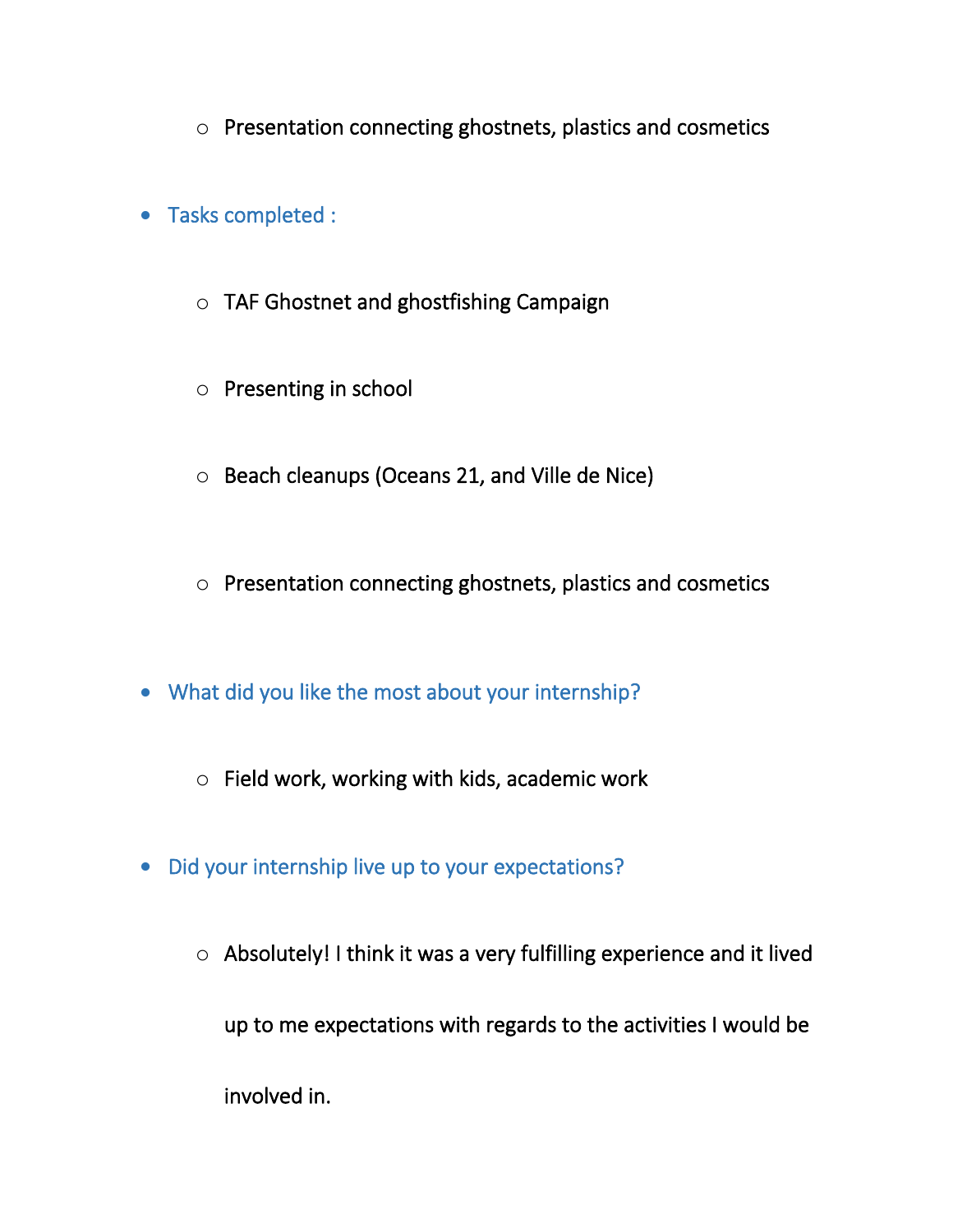- Can you recommend others to apply to TAF?
	- o I already did! I have recommended TAF to several 1A sciences Po students that are looking to either engage in the environnent or looking to find a parcours civique in the subject area of the environment.
- Which skills did you learn?
	- o Greater oral skills in French, presentational and academic skills

(skills with regards to research and organization)

• Can your internship and what you learned be of use for you in the

## future?

o I think oral and presentational skills are skills I will constantly be using during my studies at school, and environmental

information I learned will be vital in the field work I am looking to